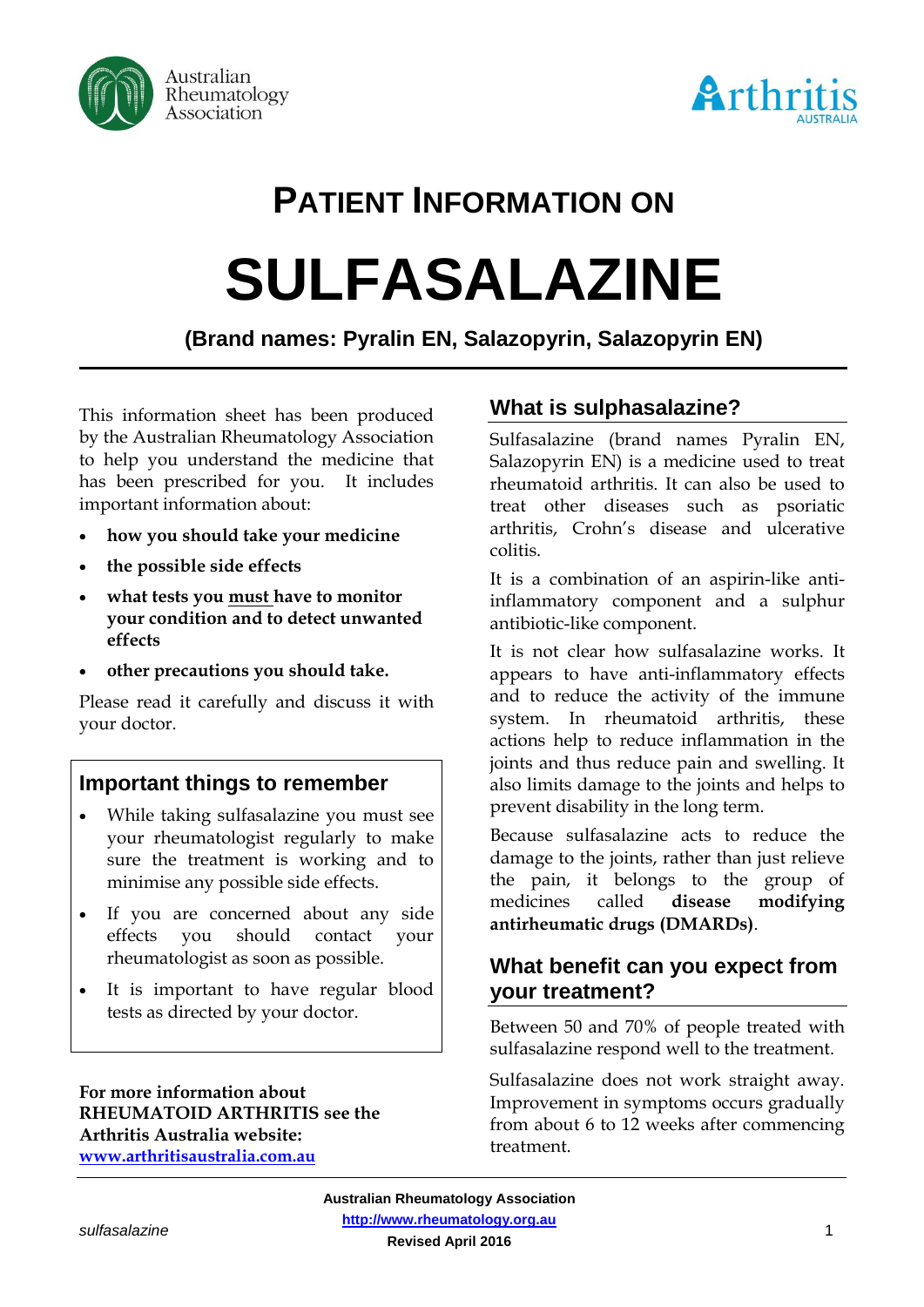

Other medicines may be given to improve your symptoms while waiting for the sulfasalazine to work.

### **How is sulfasalazine taken?**

Sulfasalazine is taken by mouth in tablet form. It is usually taken twice a day but may also be taken as a single daily dose.

There are two types of tablet available plain and enteric coated. The enteric coated tablet (Pyralin EN and Salazopyrin EN) is usually prescribed as it may have fewer side effects.

The enteric coated tablets should be taken with or after meals with a glass of water. They should not be broken, crushed or chewed.

Treatment is started slowly, with one tablet (500mg) or two tablets a day. The dose is increased each week. The usual maintenance dose is two tablets twice a day.

Sulfasalazine may be used with other arthritis medicines including:

- other DMARDs such as methotrexate
- corticosteroid medicines such as prednisolone or cortisone injections into the joint
- anti-inflammatory medicines (NSAIDs) such as naproxen (Naprosyn) or ibuprofen (Brufen/Nurofen)
- simple pain medicines such as paracetamol.

#### *How long is treatment continued?*

Treatment with sulfasalazine may be continued indefinitely as long as it is effective and no serious side effects occur.

If you stop sulfasalazine treatment for more than a few weeks there is a risk that your condition may worsen. Continue with your treatment unless advised by your doctor or unless side effects develop.

# **Are there any side effects?**

You might experience side effects with your treatment. Tell your doctor if you are concerned about possible side effects.

A reduction in dose may minimise side effects so that you can continue to take this treatment. Your doctor will advise on any dose changes that are necessary.

#### *Most common possible side effects*

- The most common side effects are *loss of appetite* and *nausea* (feeling sick). These occur early in the treatment and affect up to a third of people. These can be minimised by starting with a low dose and gradually increasing it.
- *Reflux, diarrhoea* and *abdominal pain* are also quite common.
- Sulfasalazine usually causes your urine and perspiration to take on an *orange colour*. This will wash out of most clothing, but will stain some nylon fabrics. Contact lenses, particularly extended wear soft lenses, may be permanently stained. These are normal changes and do not mean you are having a reaction to the medicine.
- About 10% of people taking sulfasalazine may develop a *headache* or *slight dizziness*. Reducing the dose may reduce these effects.
- All 'sulphur' containing medicines can cause *skin rashes*, which may be itchy, as well as *mouth ulcers*. This can occur in about 10% of people. It usually resolves quite quickly once the medicine is stopped. If you have had problems in the past with medicines containing sulphur e.g. Bactrim or Septrim, or you think you may have had problems, let your doctor know.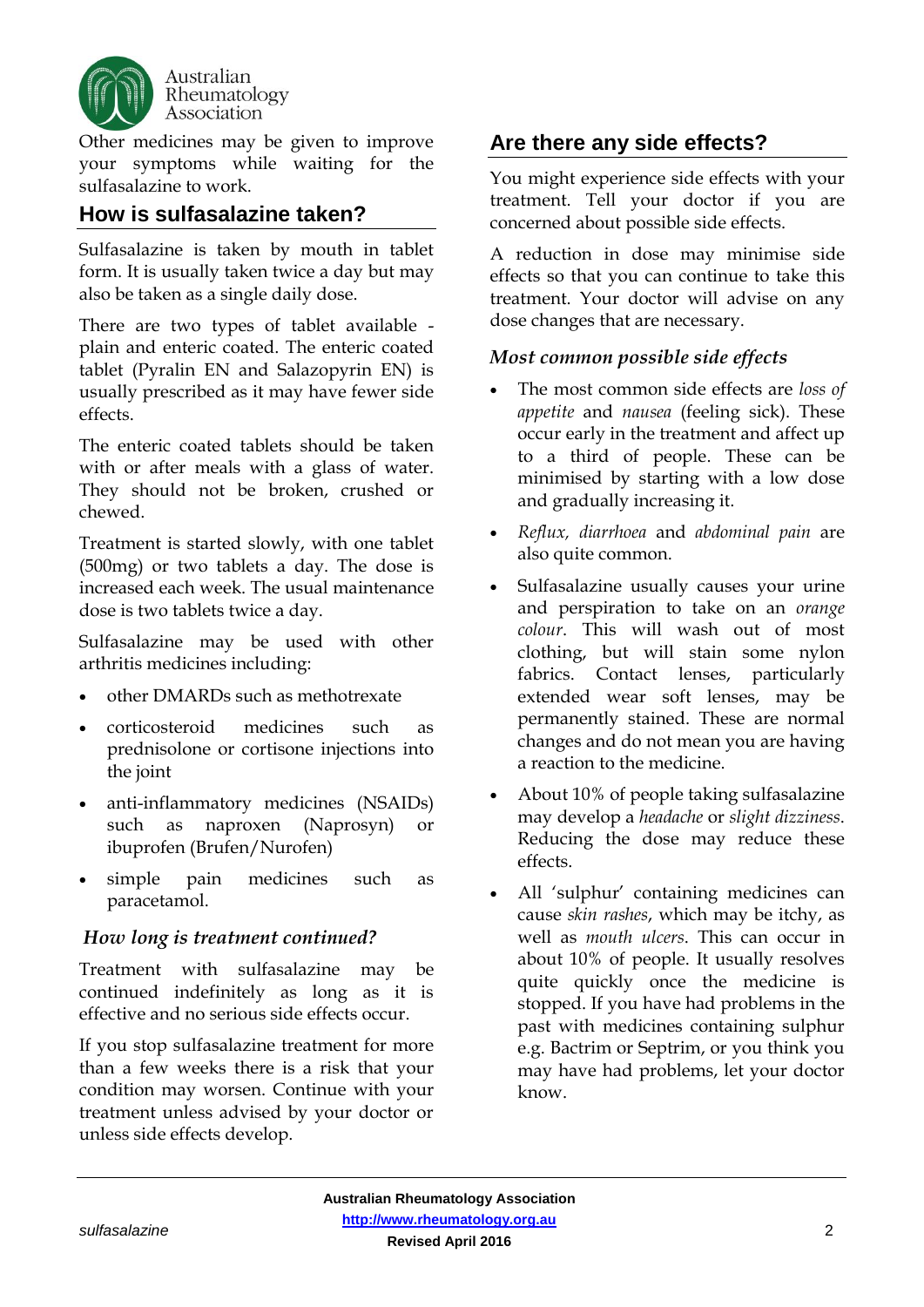

- 'Sulphur' drugs can also cause a *temperature*, which is referred to as a 'drug fever'.
- *Less common or rare side effects*
- *Ringing in the ears, difficulty with thinking*, *personality changes* and *depression* are occasional side effects.
- In males, a *lowered sperm count* can occur which may result in temporary infertility. In most cases this is reversible on stopping sulphasalazine.
- Some people may notice an increased *sensitivity to the sun*. It is a good idea to apply sunscreen and to wear a hat when in the sun.
- *Blood counts*: Sulfasalazine can cause a drop in the number of white blood cells, which are needed to fight infection. Regular blood tests aim to pick this problem up early. If you develop a sore mouth, mouth ulcers, infection or fever tell your doctor straight away.

People with an inherited blood disorder called G6PD deficiency have a significant risk of blood count problems when taking sulfasalazine. This disorder is most common in people originating from Africa (including African-Americans), the Mediterranean region and South-East Asia.

- *Liver inflammation*: Hepatitis (liver inflammation) may also occur. This is usually mild and does not cause symptoms, so regular blood tests are important. The problem resolves if the treatment is stopped.
- *Other rare effects include* reversible lung inflammation and pins and needles in the hands and feet.

# **What precautions are necessary?**

#### *Blood tests*

- Since sulfasalazine may affect the blood cells and liver, you **must** have regular blood tests during your treatment. This is important, as you may not get symptoms with these problems.
- Blood tests are particularly important during the first few months of treatment and when sulfasalazine is taken with methotrexate and/or leflunomide.
- As well as monitoring for side effects, blood tests help to monitor your condition to determine if the treatment is effective.
- The blood count and liver function tests are required every 2 to 3 weeks for the first 3 months then 3 to 6 monthly after that.
- Your general practitioner (GP) will be informed about the monitoring schedule. It is important to see your GP if you have been asked to do so as they have an important role to play in monitoring your condition.

#### *Precautions with other diseases or conditions*

- You should not take sulfasalazine if you have sensitivity to aspirin compounds or sulphur containing medicines such as sulphur antibiotics (e.g. Bactrim or Septrim).
- If you have blood, kidney or liver disorders your doctor will discuss your medical history to decide whether this treatment is suitable for you.

#### *Use with other medicines*

• Sulfasalazine can interact with other medicines. You should tell your doctor (including your general practitioner, rheumatologist and others) about all medicines you are taking or plan to take. This includes over the counter or herbal/naturopathic medicines. You